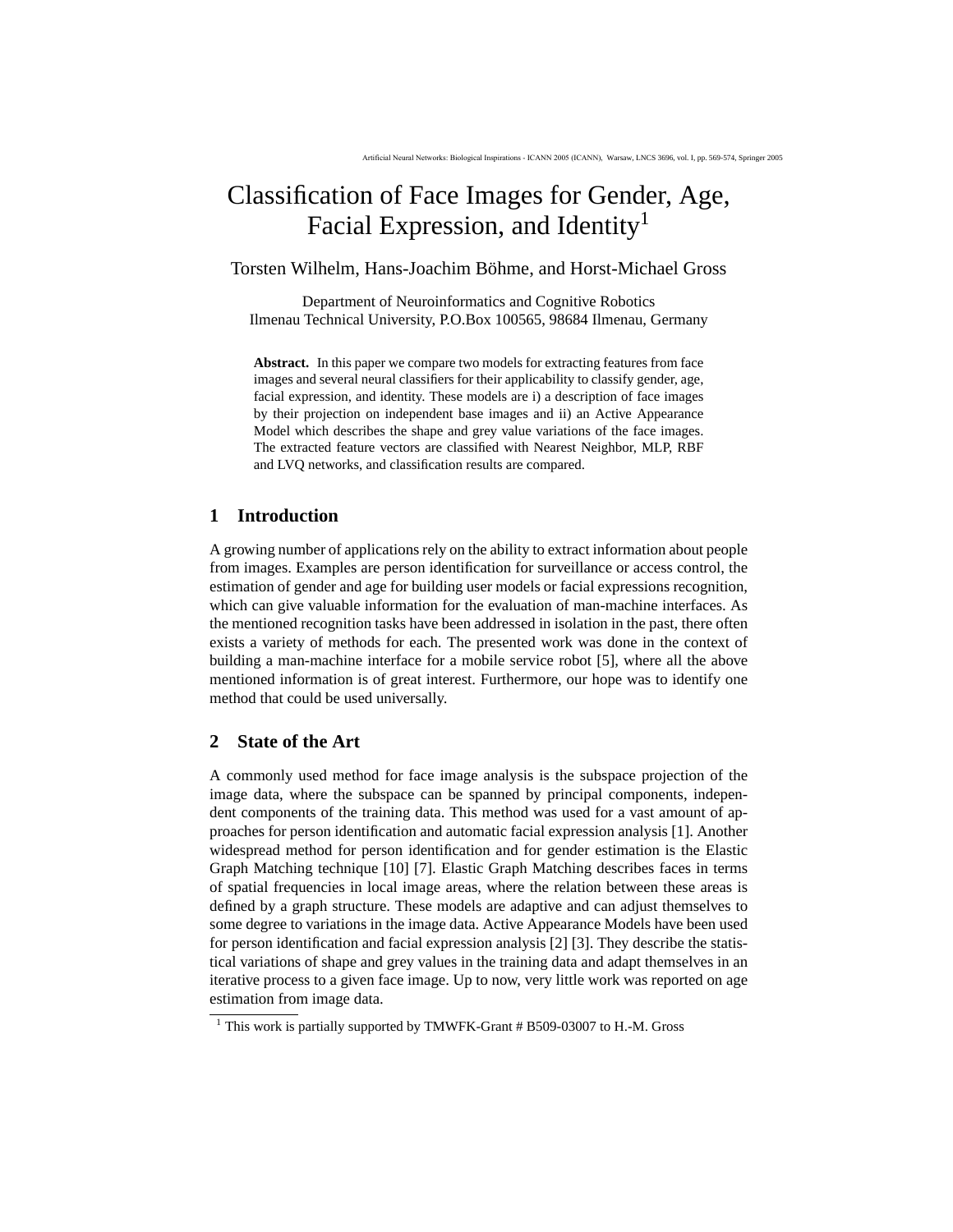# **3 Dataset coding age, gender, identity, and facial expressions**

There exists a variety of face databases designed for single classification tasks, e.g. the Cohn Kanade database for facial expressions [8]. However, we wanted to test the performance of our methods for classification tasks as diverse as gender, age, facial expressions, and identity. To eliminate the influence of varying quality of the image data, we recorded our own database according to our requirements. This database consists of two parts. The first part used for the classification of age, gender, and identity contains 70 people with 7 images each, with neutral facial expression, different illuminations, and small deviations in head orientation. Identities are equally distributed in the age range between 10 and 60 and equally distributed over genders. The second part consists of 30 identities with 7 images each, which represent the basic emotions happiness, sadness, surprise, fear, anger, disgust and neutral as identified by Ekman in [4], see Fig. 1. Since evoking facial expressions with movies was shown to produce mixtures of basic emotions [6], we decided to ask probands to pose facial expressions according to the seven basic emotions. As people's ability to pose facial expressions varies significantly, all the recorded images were manually classified by 10 people and only a subset of all images was used where at least 7 people agreed on the facial expression. This problem could be avoided, if the image data was labeled with FACS codes, describing the activity of facial muscles instead of basic emotions. However, since FACS coding is very time consuming and has to be done by trained personnel, it was not yet possible to obtain FACS codes for our data.



**Fig. 1.** Examples of the used data set for facial expressions. From left to right: neutral, surprise, sadness, anger, fear, happiness, disgust.

# **4 Feature Extraction**

To provide the feature extraction methods with normalized data, we manually labeled the position of facial landmarks. We analyzed Independent Component Analysis (ICA) and Active Appearance Models (AAM) for feature extraction.

#### **4.1 Independent Component Analysis**

For ICA, only the centers of the eyes are used as facial landmarks. The ICA model depends on highly accurate aligned image data as the model does not adapt to a given face image. Thus, we applied affine transformations such that the center of the eyes are on the same position in every image. The size of these normalized images is 60  $\times$ 70 pixels. For building the ICA model, an observation matrix was built by using the vectorized images as rows. On this matrix we applied ICA and obtained independent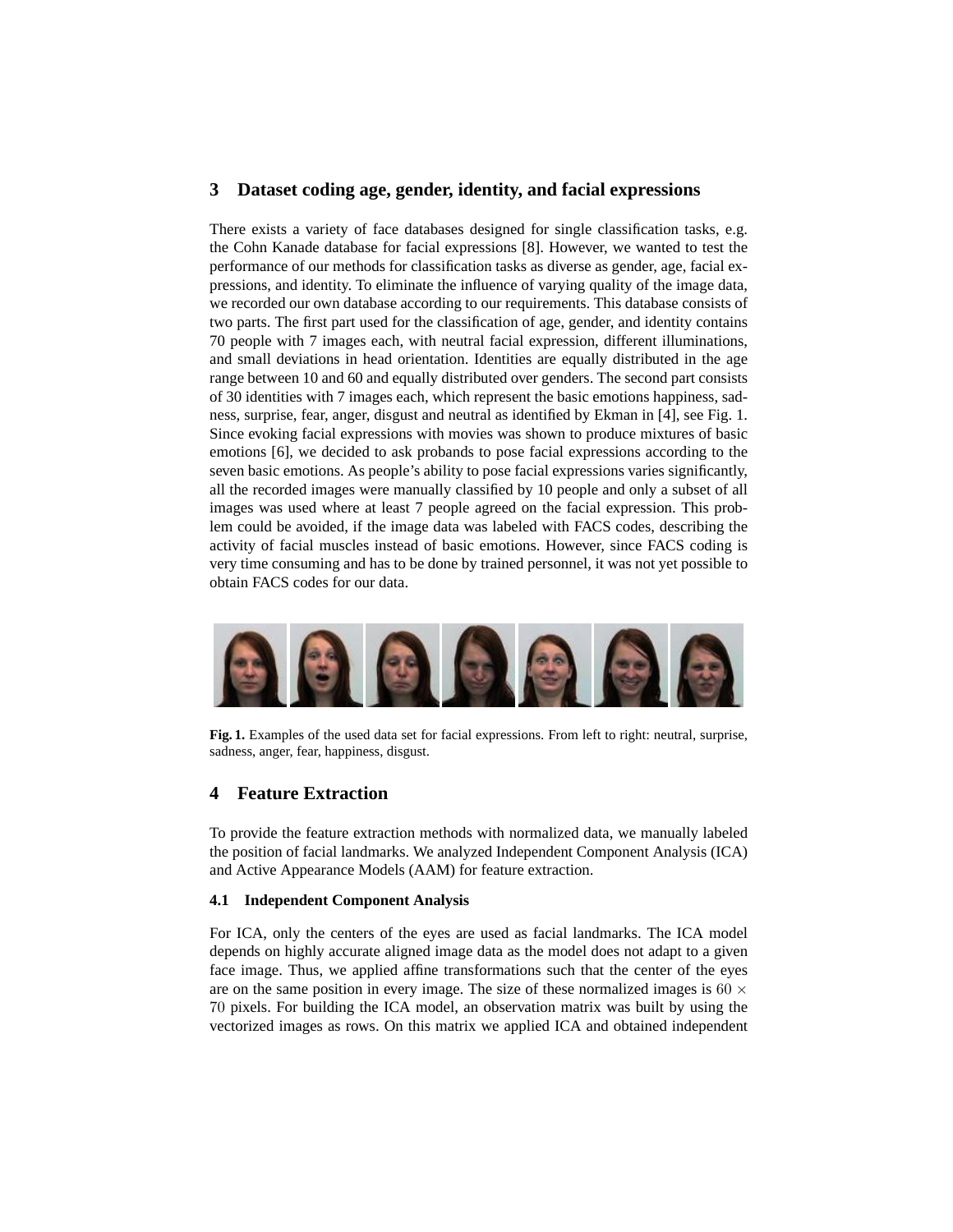base images for the data, which represent local facial features, see Fig. 2(a). Any given normalized face image is represented as linear combination of independent base images, and the fit values constitute the data to be classified. For a more detailed description see [9]. The data flow when using the ICA model is depicted in Fig. 2(b).



**Fig. 2.** (a) Example of an independent base image. (b) When using the ICA model, a normalized input image is projected on the independent base images. The fit values for the base images form the feature vector to be classified.

#### **4.2 Active Appearance Models**

The facial landmarks for the Active Appearance Models (AAM) consist of 116 points along dominant outlines in the face, see Fig.  $3(a)$ . To construct an AAM, the mean shape of the training data is computed and the shape variation is determined by principal component analysis. In the next step, the training images are warped to the mean shape. In the same way as with the shape model, the mean grey value face is computed and the grey value variation is determined by principal component analysis. Finally, a predictor matrix is estimated by varying single appearance parameters and averaging their effects on the difference image. For details on Active Appearance Models see [2]. The data flow when using the AAM is depicted in Fig. 3(b). After adaptation of the model to a given face image, the resulting appearance parameters describe the shape and the grey value distribution of the given face and are used as feature vector for classification.

## **5 Classification**

We used a leave-n-out strategy to train and test the classifiers. The partitioning was such, that every identity was in the test dataset exactly once. For gender, the test dataset consisted of 2 identities (male and female), for age of one identity per age group and for facial expressions of one person showing all facial expressions. For person identification we used 3 images from each person for training, 2 for validation, and 2 for testing. The results were averaged over the multiple training cycles performed for each recognition task. We compared the following network types: Multi Layer Perceptron (MLP), Radial Basis Function (RBF), Nearest Neighbor (NN), and Generalized Learning Vector Quantization (GLVQ). The number of inputs corresponds to the number of extracted features, that is, ICA fit values or appearance parameters, respectively. The MLPs had two trainable layers with 40 neurons in the hidden layer. The GLVQ network used 20 neurons per class. The centers of RBF networks were initialized by GLVQ training. GLVQ and RBF networks operated on normalized, NN and MLP on unnormalized feature vectors.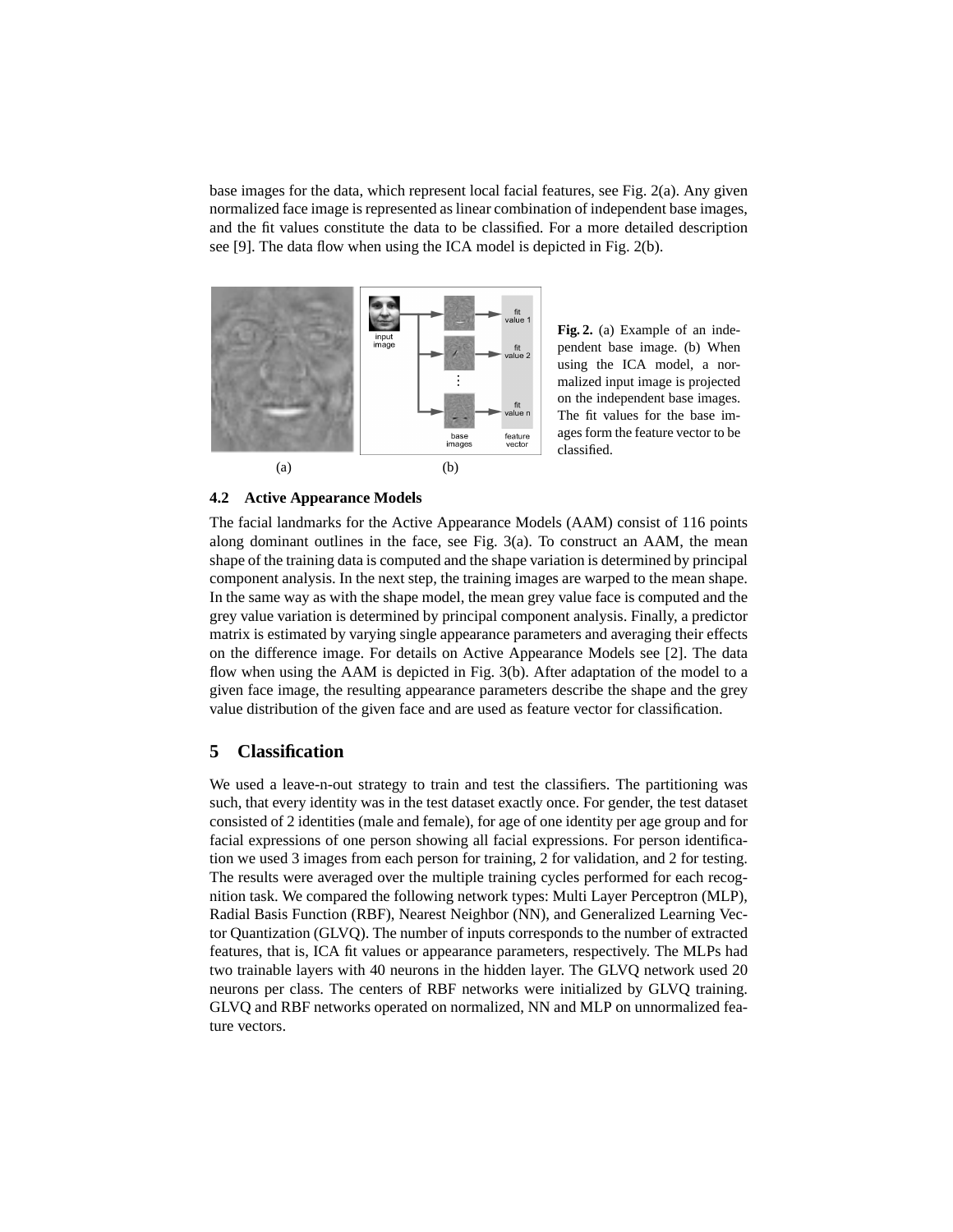

**Fig. 3.** (a) Landmarks used for the construction of the Active Appearance Model. (b) Usage of the Active Appearance Model. The iterative search process begins with appearance parameter vector 0, that is, with mean shape and mean grey value distribution. The position is initialized by the center of the eyes as with the ICA model. The input image is warped to the current shape to produce the form normalized *original image*. On the other hand, the current grey value parameters are used to produce the form normalized *synthesized image*. From the difference of these images, a parameter change is estimated for each appearance parameter with the goal to minimize the energy of the difference image. The search process converges, when this parameter change is 0.

## **6 Results and Conclusions**

Recognition rates are shown in Fig. 4. For gender and facial expressions, recognition rates are promising. Here, the best results were obtained with AAMs and MLP classifiers or ICA with Nearest Neighbor classifiers, respectively. For both feature extraction methods (ICA and AAM), the results for age classification are only slightly better than guessing (20% due to the used 5 classes). From the confusion matrixes it can be seen, that it is possible to distinguish young and old people, Table 1. For person identification it is often not feasable to have a fixed gallery represented by a neural classifier. Alternatively, two models either ICA fit values or active appearance parameters can be compared by the normalized dot product. Therefore, the false acceptance and false rejection rates were recorded for different similarity thresholds, see Fig. 5. Both methods achieve approximately the same equal error rates. Although the best recognition rates for gender and age estimation were obtained with AAMs, in the final system we deploy ICA with Nearest Neighbor classifiers only. This is a trade-off between recognition rates and processing time needed to adapt the AAM to the input image, which is about 2800ms compared to about 20ms for the subspace projection with ICA. Since the AAM proved its capability for various recognition tasks, our future work will focus on optimizing the AMM for processing speed. In contrast to the ICA subspace projection, which relies on acurately aligned frontal views, the AAM is also able to handle and estimate head pose, provided this image variation is present in the training data.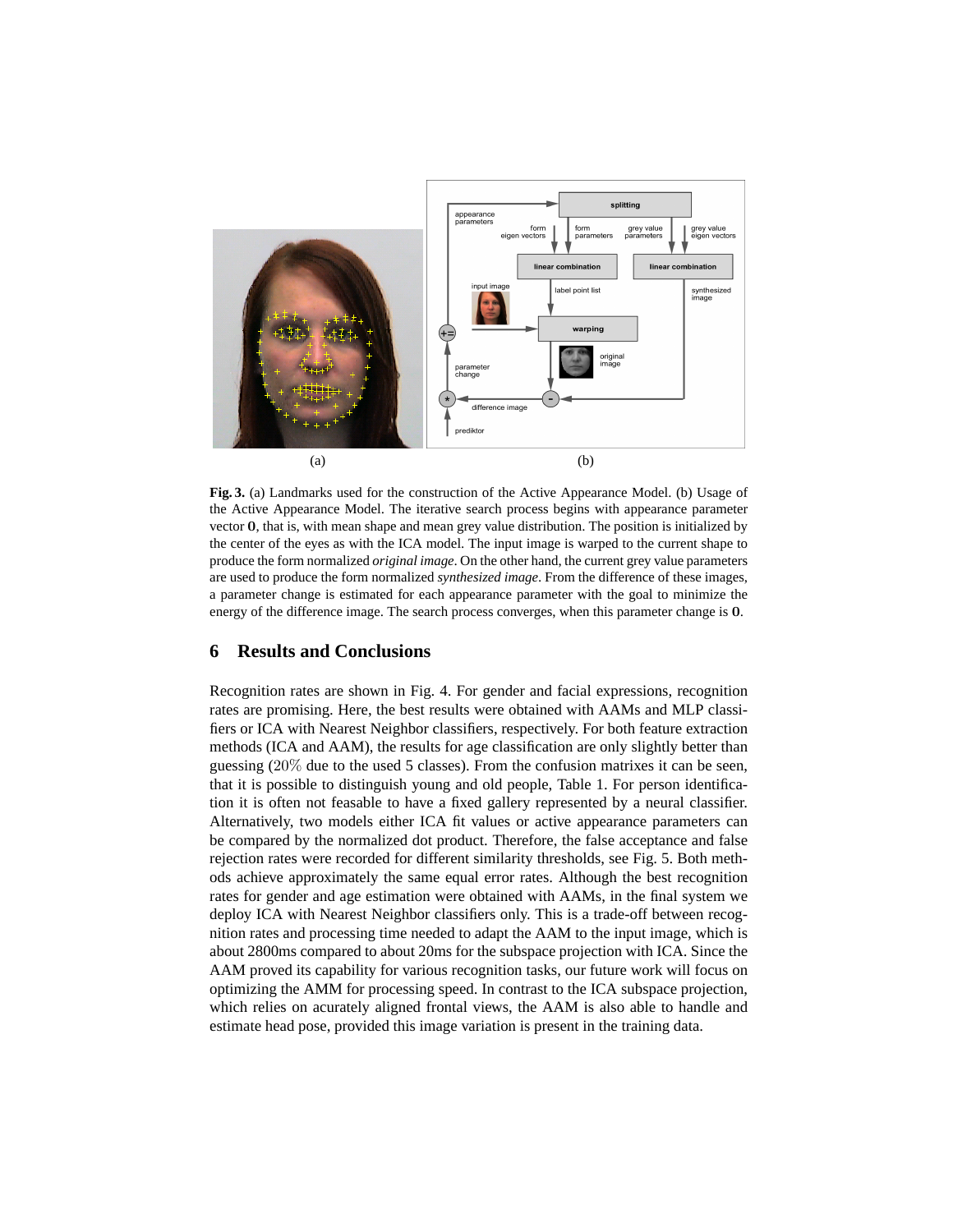

**Fig. 4.** Recognition rates for gender, age, facial expressions and identity on validation data for feature extraction with ICA or AAM, respectively. The best recognition rates w.r.t. gender, age and facial expression were obtained with AAM and MLP or ICA and NN, respectively. The high recognition rates for AAM with MLP classifiers suggest, that the AAM produces appearance parameters which are in contrast to the ICA fit values well clustered according to the recognition tasks. For person identification the ICA feature extraction performs significantly better than the AAM. Here MLP and RBF networks fail, because of the large number of clusters. However, in the final system, person identification is done by comparing two models and using a similarity threshold for acceptance or rejection, see Fig. 5.

|     | 10             | 20 | 30 | 40 | 50 |    | 10  | 20 | 30 | 40 | 50 |  |
|-----|----------------|----|----|----|----|----|-----|----|----|----|----|--|
| 10  | 48             | 15 | 18 | 10 | −  | 10 | 55  |    | 13 | 16 | 3  |  |
| 20  | 9              | 36 | 22 | O  | 25 | 20 | 9   | 40 | 29 | 8  | '2 |  |
| 30  | 18             | 32 | 20 | 15 | 13 | 30 | 20  | 19 | 23 | 19 | 17 |  |
| 40  | 6              | 19 | 29 | 23 | 21 | 40 | 13  | −  | 23 | 33 | 22 |  |
| 50  | $\overline{ }$ | 32 | 21 | 19 | 19 | 50 | 4   | 10 | 15 | 22 | 47 |  |
| (a) |                |    |    |    |    |    | (b) |    |    |    |    |  |

**Table 1.** Confusion matrixes for age estimation. Horizontal: true class, vertical: estimated class (a)  $ICA + NN$  (b)  $AAM + MLP$ . Each age intervall contained 98 images to be classified. It can be seen, that both methods are roughly able to distinguish young from old people. Thus, when using the system only two or three clusters should be used.